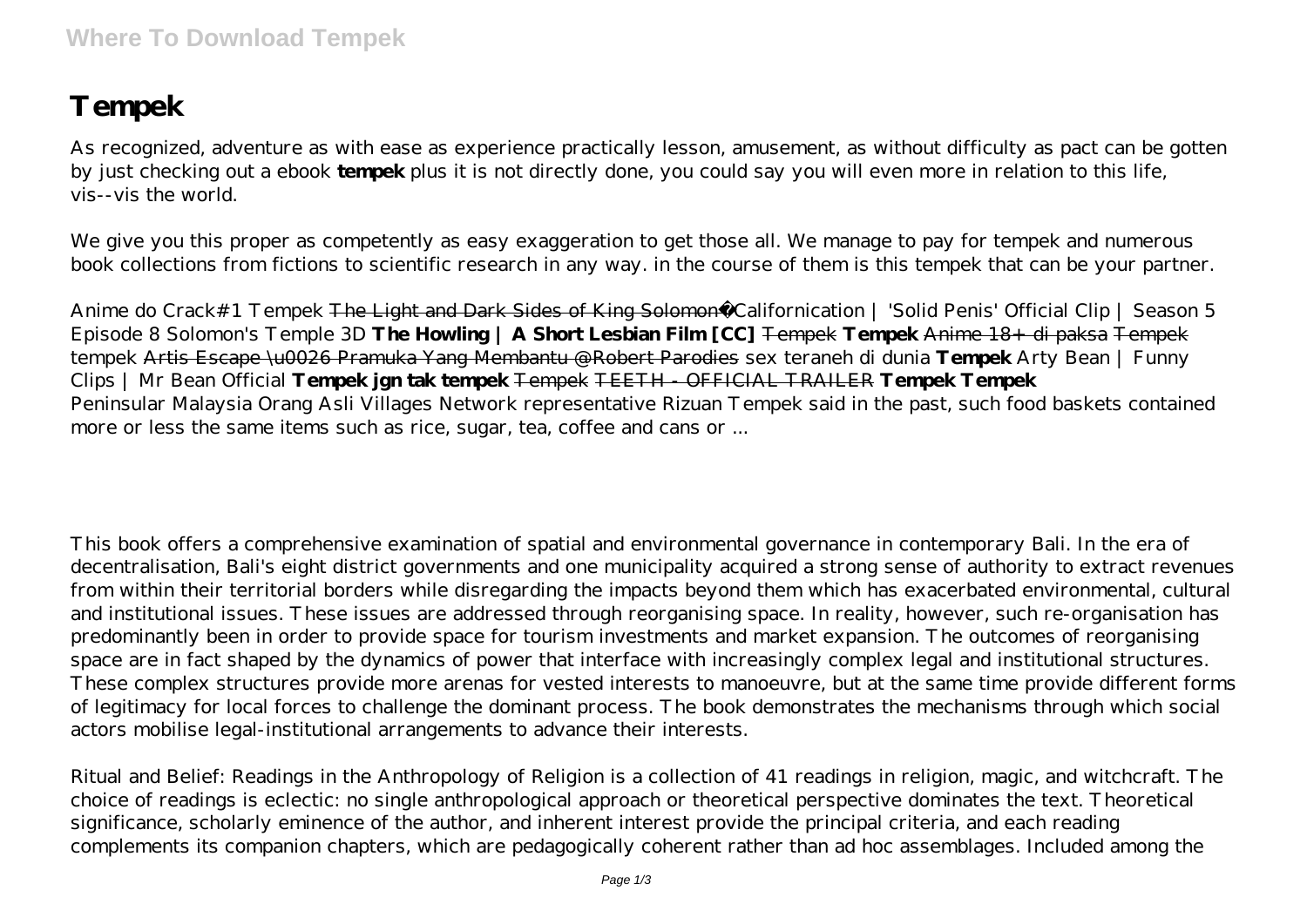theoretical perspectives are structural-functionalism, structuralism, Malinowskian functionalism, cultural materialism, and cultural evolutionism; also included are the synchronic and diachronic approaches. The book offers a mixture of classic readings and more recent contributions, and the 'world religions' are included along with examples from the religions of traditionally non-literate cultures. As diverse a range of religious traditions as possible has been embraced, from various ethnic groups, traditions, and places.

The wide variety of ethnic groups in Indonesia is reflected in the ethnic diversity among Indonesian villages. Until now, descriptive studies of village life have been virtually nonexistent except in the Dutch language. This collection of comprehensive surveys of thirteen villages in Indonesia provides the first major study of this fundamental level of Indonesian society in the post-colonial period. The studies are based on first-hand field experience by outstanding Indonesian, Dutch, and American scholars. The villages included are representative of the variety of social, political, economic, and religious systems in the major island regions: Sumatra, Java, Bali, Sumbawa, Timor, Kalimantan, Sulawesi, Ambon, and West Irian. Most of the contributors are anthropologists, but a sociologist, an agronomist, and an authority on adat law are also represented. Although the articles reflect the particular interests of the individual authors, certain general anthropological topics - such as demography, settlement patterns, subsistence economy, land tenure, and social and political structures - are covered in each to allow for comparisons among the studies. The editor has added a history of Indonesian village studies, and in a concluding chapter he makes general observations about village life in Indonesia. In addition to illustrating the range of Indonesia's ethnic diversity, these village surveys provide greater understanding of the social phenomena and processes that form a basic part of contemporary life in a rapidly changing country. KOENTJARANINGRAT (1923-1999) was a professor and head of the Department of Anthropology at the University of Indonesia. He was the author of numerous scholarly books and articles in both the Indonesian and English languages.

Economic development is an important focus of anthropological work in rural and urban communities around the world, and in this volume the contributors offer expert analyses on the theory and practice of development. Chapters cover the key topics of market systems, agricultural knowledge, modernization, population growth, participatory development, conservation strategies, culturally sustainable development, globalization and privatization, tourism, urban development, and financial markets. The cross-cultural focus of the volume provides original data on development processes in many countries, including the Philippines, Bali, Costa Rica, Mexico, Honduras, Venezuela, Kazakstan, and the United States. The book will be a welcome source of comparative research for anthropologists, development specialists, agricultural researchers, environmentalists, and geographers.